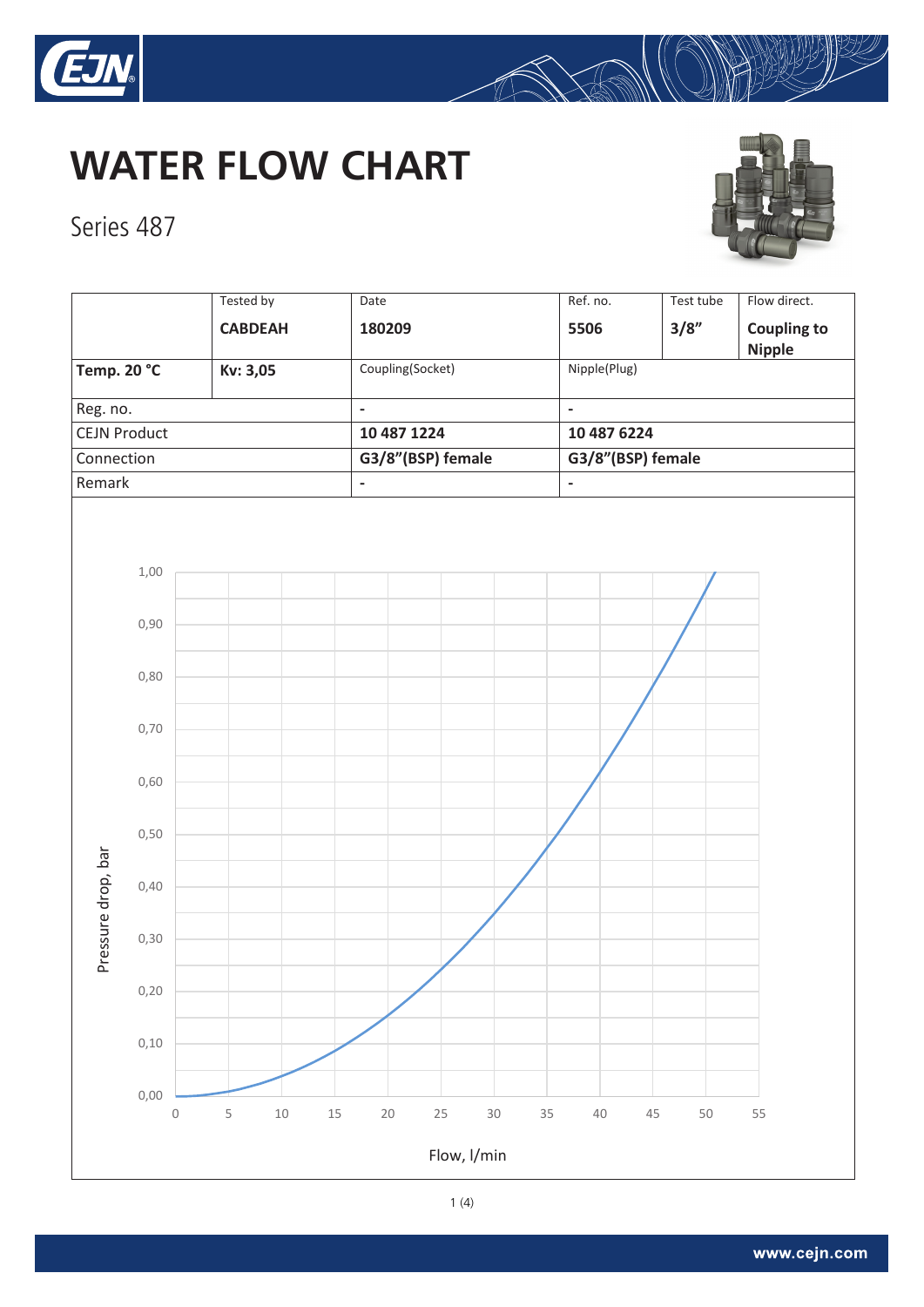

## **WATER FLOW CHART**



Series 487



A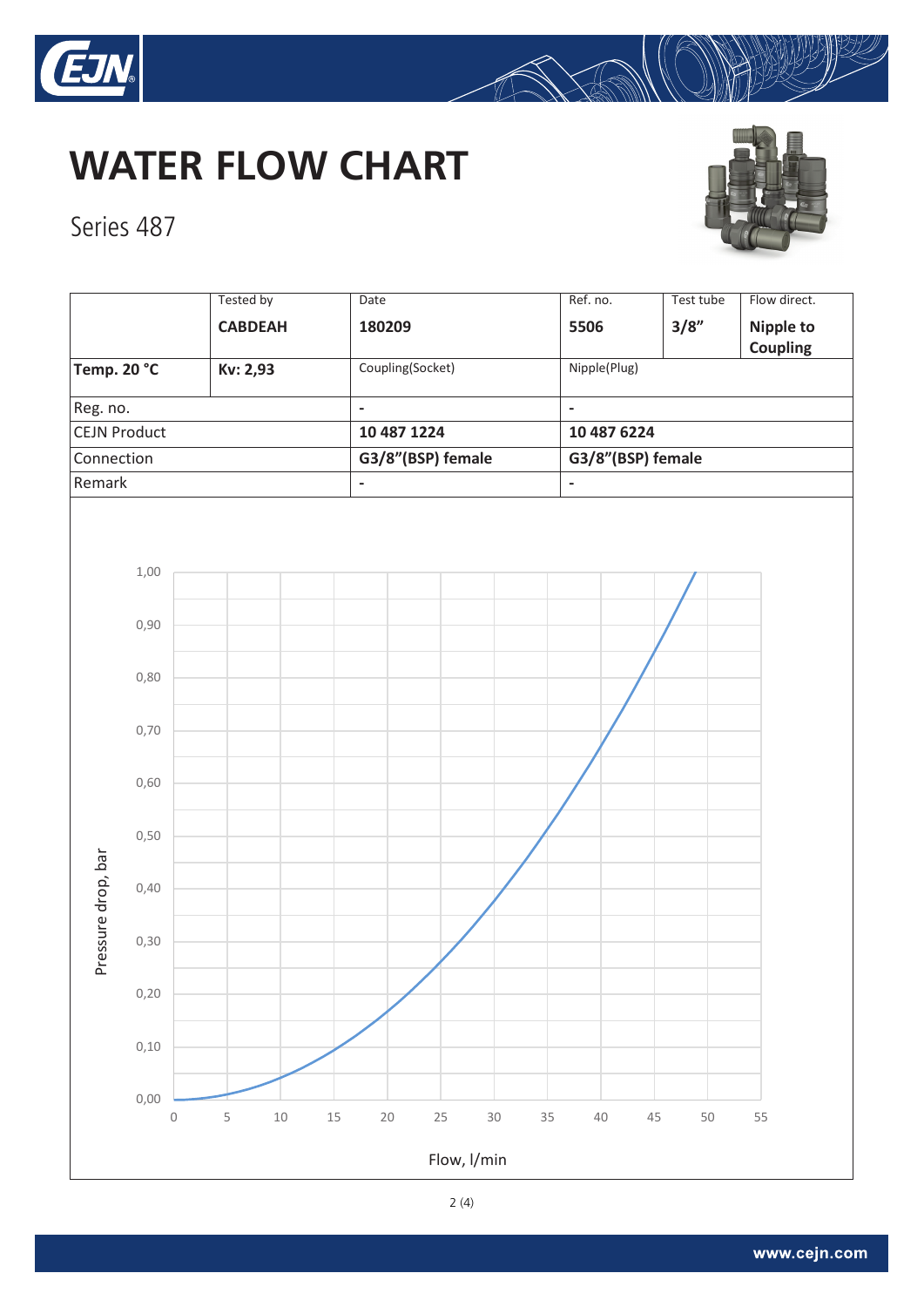

## **WATER FLOW CHART**



Series 487



A